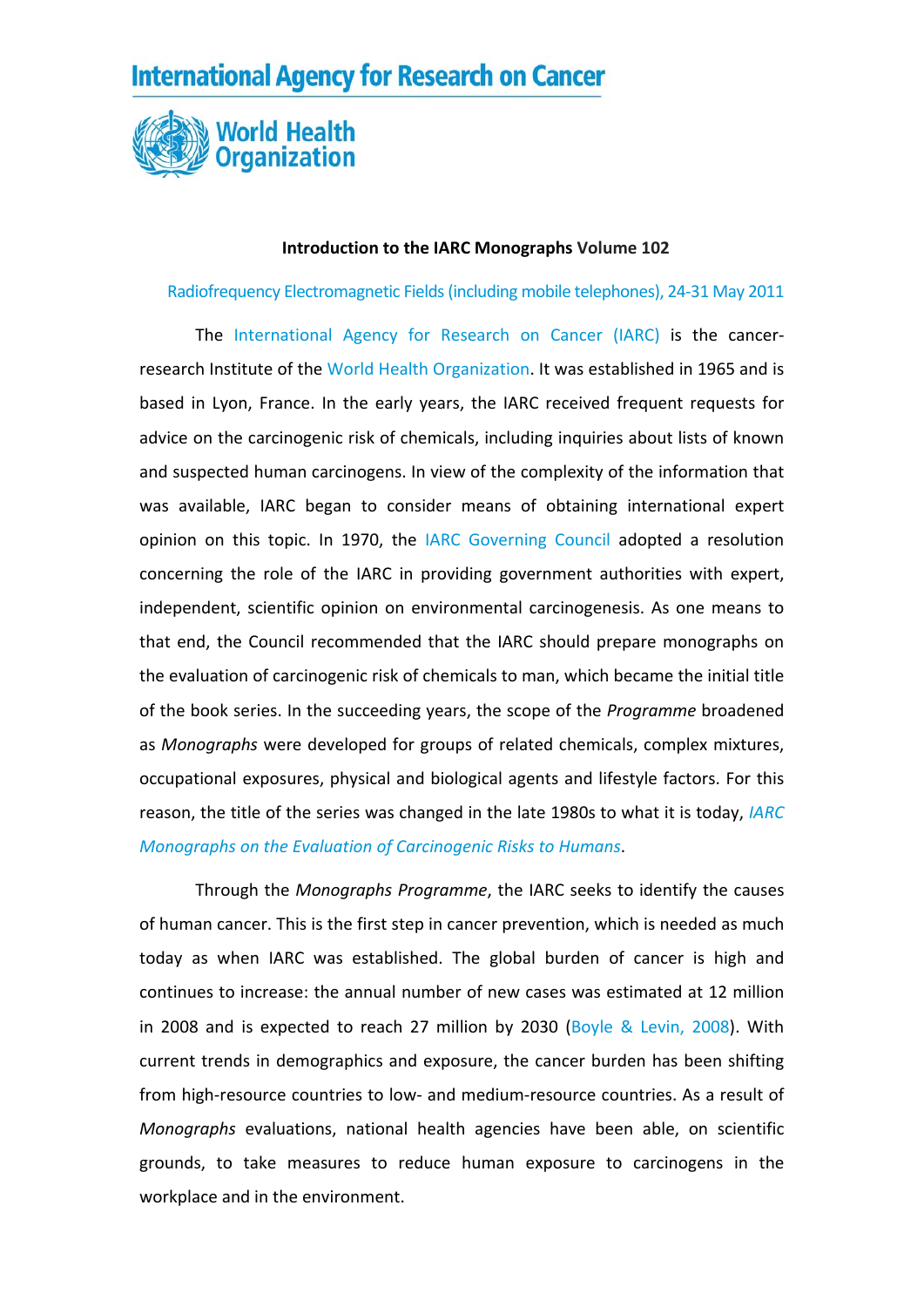The objective of the *Programme* is to prepare, with the help of international Working Groups of experts, and to publish in the form of *Monographs*, critical reviews and evaluations of evidence on the carcinogenicity of a wide range of human exposures. The *Monographs* represent the first step in carcinogen risk assessment, which involves examination of all relevant information in order to assess the strength of the available evidence that an agent could alter the age-specific incidence of cancer in humans. The *Monographs* may also indicate where additional research efforts are needed, specifically when data immediately relevant to an evaluation are not available. It should be noted that the *Monographs* do not extrapolate beyond the range of data available, nor do they extrapolate from experimental data to the human situation. The *IARC Monographs* evaluations may assist national and international authorities in making risk assessments and in taking preventive action, but they do not recommend legislation or regulation, *e.g.*, with respect to exposure limits. Since its inception, the *IARC Monographs Programme* has convened more than 100 Working Groups and published evaluations on nearly 950 chemicals, chemical mixtures, physical and biological agents, occupational exposures and lifestyle factors. A complete list of evaluations is available at the *IARC Monographs* web site at [<http://monographs.iarc.fr/](http://monographs.iarc.fr/)>.

Agents are selected for review on the basis of two main criteria: (a) there is evidence of human exposure and (b) there is some evidence or suspicion of carcinogenicity. At regular intervals, *ad‐hoc* Advisory Groups [convened](http://monographs.iarc.fr/ENG/Meetings/PriorityAgents.pdf) by the IARC make [recommendations](http://monographs.iarc.fr/ENG/Meetings/PriorityAgents.pdf) as to which agents should be evaluated with priority in the *[Monographs](http://monographs.iarc.fr/ENG/Meetings/PriorityAgents.pdf)* series. The IARC may schedule other agents for review as it becomes aware of new scientific information or as national health agencies identify an urgent public health need related to cancer.

Once an agent has been scheduled for evaluation, the openly available scientific literature is surveyed for published data relevant to an assessment of its carcinogenicity. An *IARC Monographs* Working Group then develops its evaluations through a series of distinct steps. The process begins with separate evaluations of the evidence of cancer in humans and of cancer in experimental animals, each choosing one of the descriptors '*sufficient evidence'*, '*limited evidence'*, '*inadequate*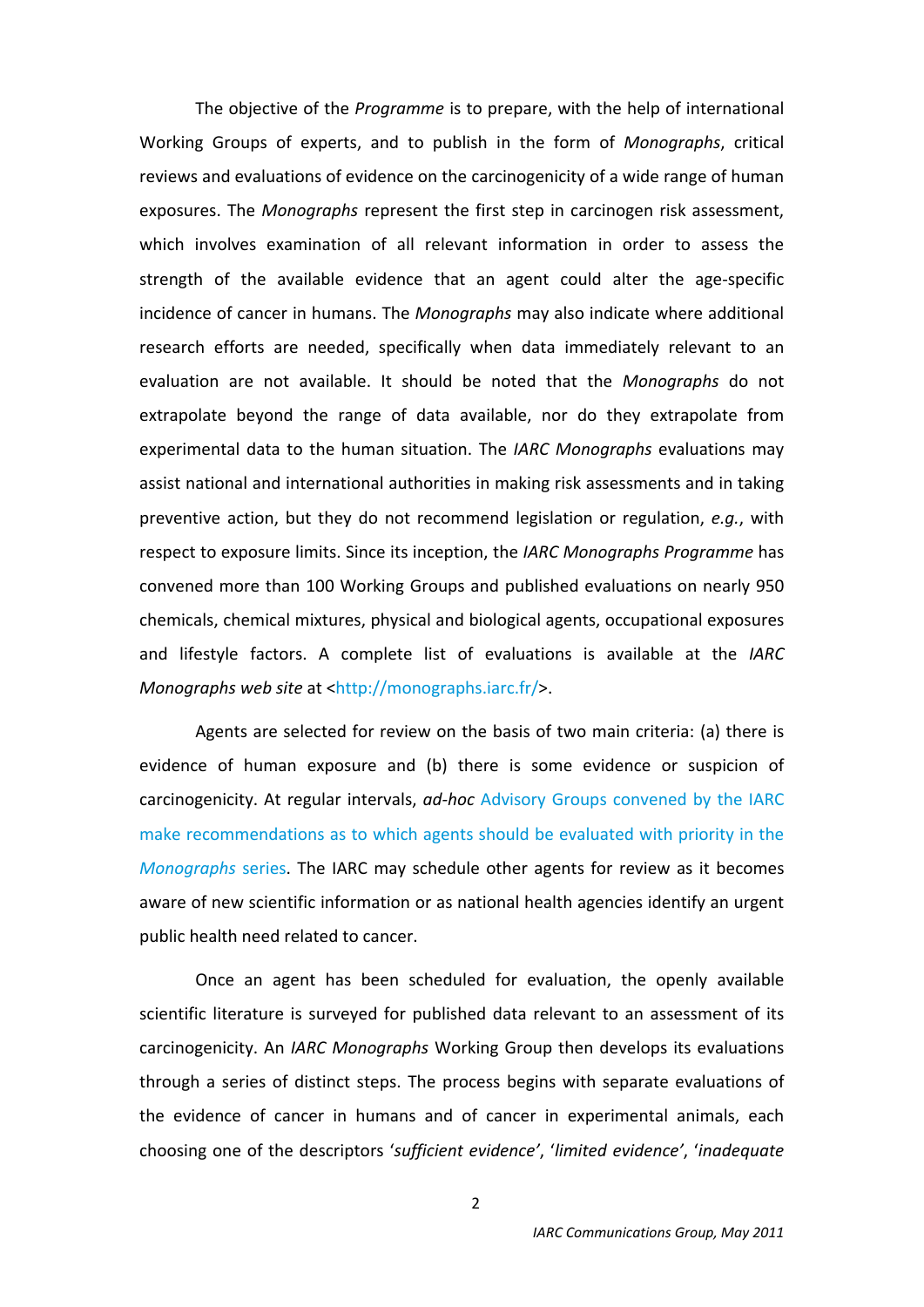*evidence'*, or '*evidence suggesting lack of carcinogenicity'*. These [descriptors](http://monographs.iarc.fr/ENG/Preamble/currentb6evalrationale0706.php) are [defined](http://monographs.iarc.fr/ENG/Preamble/currentb6evalrationale0706.php) in detail in the *Preamble* to the *IARC [Monographs](http://monographs.iarc.fr/ENG/Preamble/index.php)*, which was revised in 2006 and is published in each Volume. The *Preamble* is also available at the web site.

The two evaluations of the evidence of cancer in humans and of cancer in experimental animals are combined into an [evaluation](http://monographs.iarc.fr/ENG/Classification/index.php) indicating that the agent is '*carcinogenic to humans*' (Group 1), '*probably [carcinogenic](http://monographs.iarc.fr/ENG/Classification/index.php) to humans*' (Group 2A), *'possibly [carcinogenic](http://monographs.iarc.fr/ENG/Classification/index.php) to humans'* (Group 2B), '*not classifiable as to its [carcinogenicity](http://monographs.iarc.fr/ENG/Classification/index.php) to humans*' (Group 3), or *'probably not carcinogenic to humans'* [\(Group](http://monographs.iarc.fr/ENG/Classification/index.php) 4). Mechanistic and other relevant data are also considered, in order to determine whether the 'default' evaluation should be modified. The Working Group then makes an overall [evaluation,](http://monographs.iarc.fr/ENG/Preamble/currentb6evalrationale0706.php) which reflects the weight of the evidence derived from studies in humans, studies in experimental animals, and from mechanistic and other relevant data.

In May 2011, a Working Group of 31 scientists from 14 [countries](http://monographs.iarc.fr/ENG/Meetings/index.php) will be meeting at IARC in Lyon to assess the [carcinogenic](http://monographs.iarc.fr/ENG/Meetings/index.php) hazards from exposure to radiofrequency [electromagnetic](http://monographs.iarc.fr/ENG/Meetings/index.php) fields. These assessments will be published as Volume 102 of the IARC *Monographs*, which will be the fourth in the series on physical agents, after [Volume](http://monographs.iarc.fr/ENG/Monographs/vol75/index.php) 75 and [Volume](http://monographs.iarc.fr/ENG/Monographs/vol78/index.php) 78 on ionizing radiation (X‐rays, gamma-rays, neutrons, radio-nuclides), and Volume 80 on non-ionizing [radiation](http://monographs.iarc.fr/ENG/Monographs/vol80/index.php) (extremely‐low frequency [electromagnetic](http://monographs.iarc.fr/ENG/Monographs/vol80/index.php) fields).

Recently, there has been growing concern about the possibility of adverse health effects resulting from exposure to radiofrequency radiations, such as those emitted by wireless communication devices. The Working Group will discuss the possibility that these exposures may induce non‐thermal and/or long‐term health effects, in particular an increased risk for cancer.

The Working Group will discuss and evaluate the publicly available literature on the following exposure categories involving radiofrequency radiation: (a) occupational exposures to radiation from radar, and to microwaves, (b) environmental exposures associated with signal transmission used in radio, television and wireless telecommunication, and (c) personal exposures associated with the use of mobile telephones (cell phones).